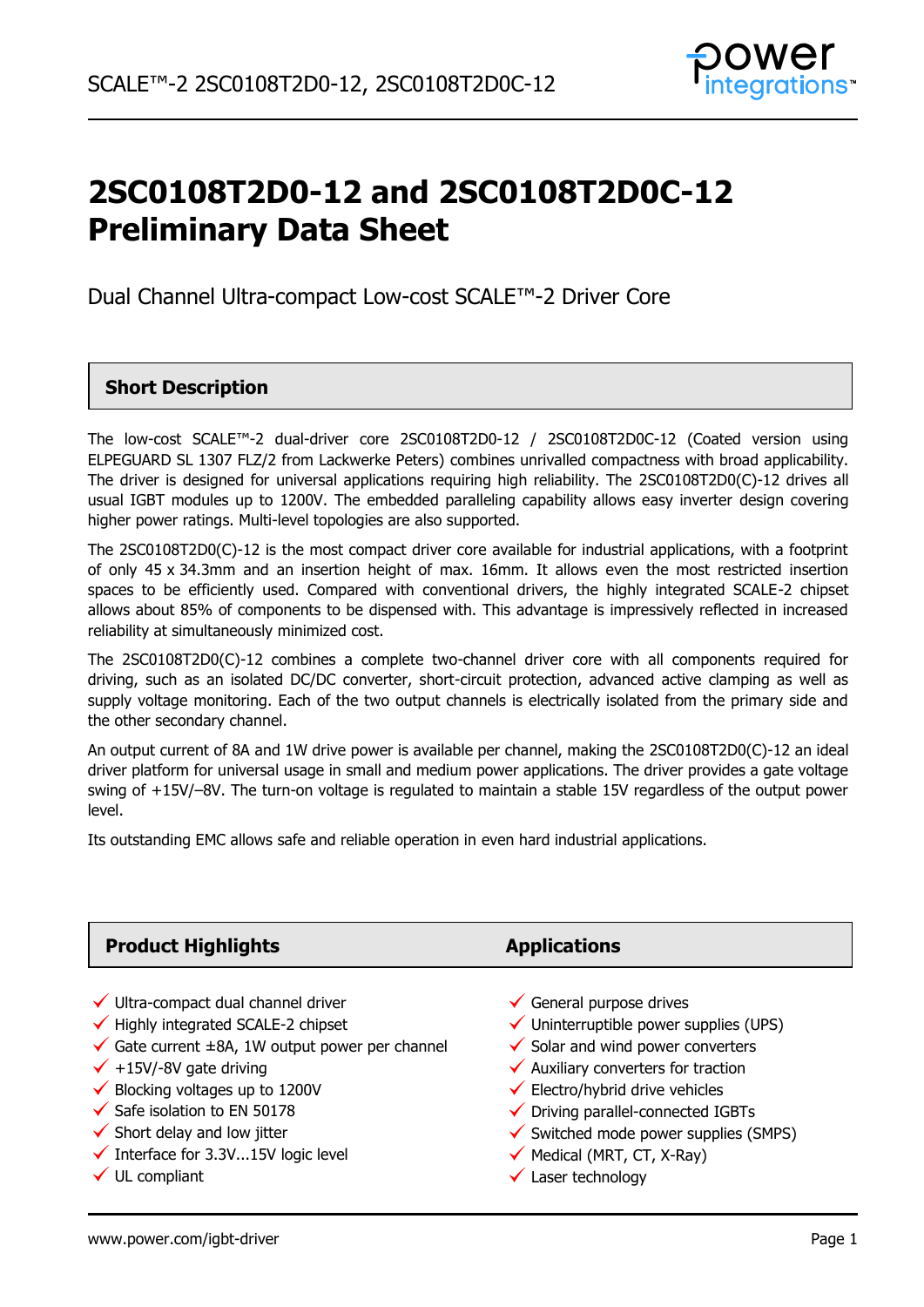

### **Safety Notice!**

The data contained in this data sheet is intended exclusively for technically trained staff. Handling all highvoltage equipment involves risk to life. Strict compliance with the respective safety regulations is mandatory!

Any handling of electronic devices is subject to the general specifications for protecting electrostatic-sensitive devices according to international standard IEC 60747-1, Chapter IX or European standard EN 100015 (i.e. the workplace, tools, etc. must comply with these standards). Otherwise, this product may be damaged.

### **Important Product Documentation**

This data sheet contains only product-specific data. For a detailed description, must-read application notes and important information that apply to this product, please refer to "2SC0108T2Dx-xx Description & Application Manual" on [www.power.com/igbt-driver/go/2SC0108T](http://www.power.com/igbt-driver/go/2SC0108T)

### **Absolute Maximum Ratings**

| <b>Parameter</b>                   | <b>Remarks</b>                                          | Min            | Max               | Unit                      |
|------------------------------------|---------------------------------------------------------|----------------|-------------------|---------------------------|
| Supply voltage $V_{CC}$            | VCC to GND                                              | 0              | 16                | v                         |
| Logic input and output voltages    | Primary side, to GND                                    |                | $-0.5$ VCC $+0.5$ | v                         |
| SO <sub>x</sub> current            | Failure condition, total current                        |                | 20                | mA                        |
| Gate peak current $I_{\text{out}}$ | Note 1                                                  | -8             | $+8$              | A                         |
| External gate resistance           | Turn-on and turn-off                                    | $\overline{2}$ |                   | Ω                         |
| IGBT gate charge                   |                                                         |                | 6.3               | μC                        |
| Average supply current $I_{CC}$    | Notes 2, 3                                              |                | 260               | mA                        |
| Output power                       | Ambient temperature $\langle 70^{\circ}$ C (Notes 4, 5) |                | 1.2               | W                         |
|                                    | Ambient temperature <85°C (Note 4)                      |                | 1                 | W                         |
| Test voltage (50Hz/1min.)          | Primary to secondary (Note 14)                          |                |                   | 3800 V <sub>AC(eff)</sub> |
|                                    | Secondary to secondary (Note 14)                        |                |                   | 3800 V <sub>AC(eff)</sub> |
| Switching frequency f              |                                                         |                | 50                | <b>kHz</b>                |
| dV/dt                              | Rate of change of input to output voltage (Note 10)     |                | 50                | $kV/\mu s$                |
| Operating voltage                  | Primary/secondary, secondary/secondary                  |                | 1200              | $V_{\rm peak}$            |
| Operating temperature              | Note 5                                                  | -40            | 85                | °C                        |
| Storage temperature                | Note 19                                                 | -40            | 50                | °C                        |
| Surface temperature                | Only for 2SC0108T2D0C-12 (Note 20)                      |                | 125               | °C                        |

### **Recommended Operating Conditions**

| <b>Power Supply</b>     | Remarks    | Min  |      | Typ Max Unit |  |
|-------------------------|------------|------|------|--------------|--|
| Supply voltage $V_{CC}$ | VCC to GND | 14.5 | - 15 | 15.5         |  |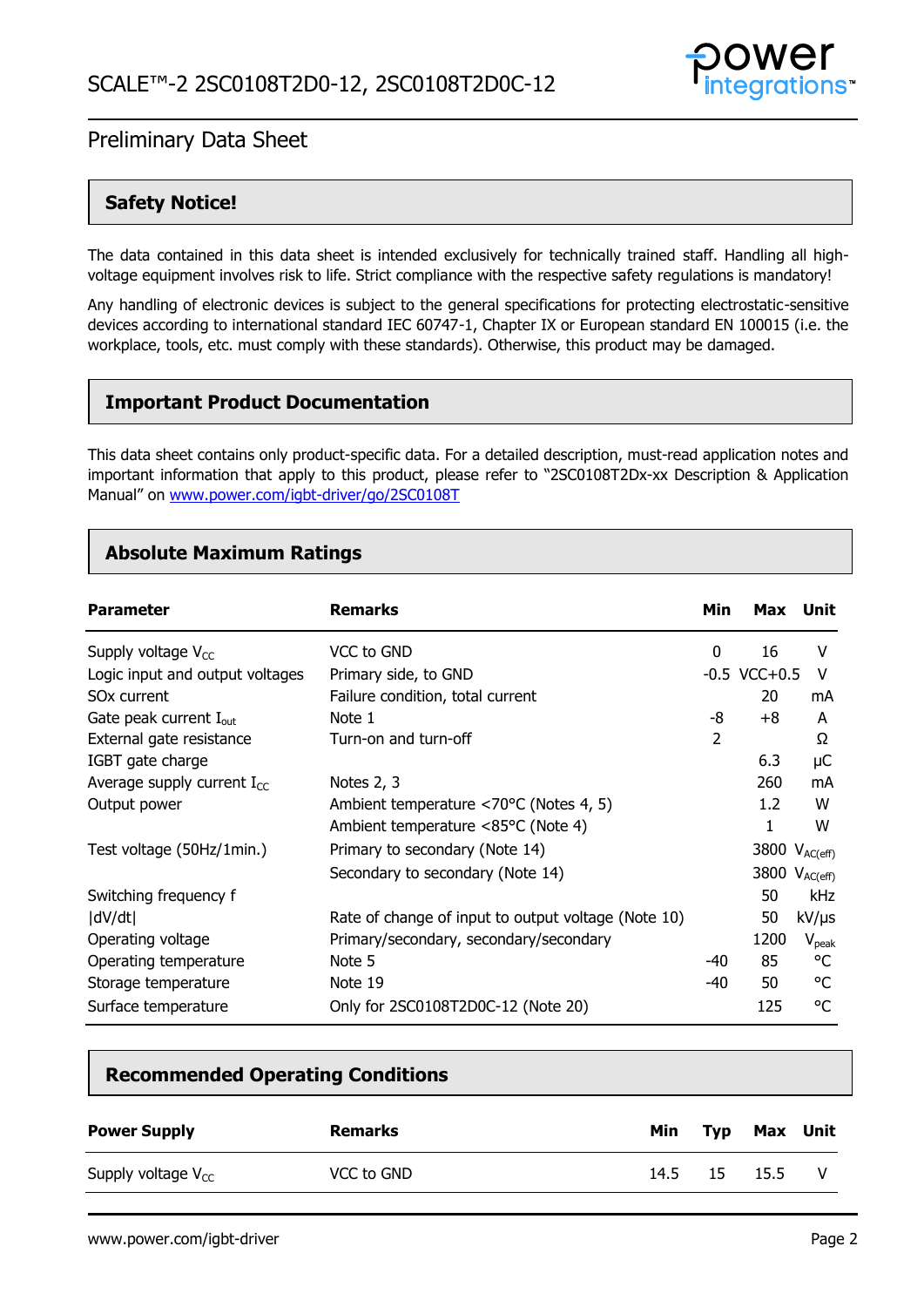

### **Electrical Characteristics**

| <b>Power supply</b>                    | <b>Remarks</b>                              | Min  | <b>Typ</b> | <b>Max</b> | <b>Unit</b> |
|----------------------------------------|---------------------------------------------|------|------------|------------|-------------|
| Supply current I <sub>cc</sub>         | Without load                                |      | 31         |            | mA          |
| Coupling capacitance C <sub>io</sub>   | Primary side to secondary side, per channel |      | 23         |            | pF          |
| <b>Power Supply Monitoring</b>         | <b>Remarks</b>                              | Min  | <b>Typ</b> | <b>Max</b> | Unit        |
| Supply threshold $V_{CC}$              | Primary side, clear fault                   | 11.9 | 12.6       | 13.3       | v           |
|                                        | Primary side, set fault (Note 11)           | 11.3 | 12.0       | 12.7       | ۷           |
| Monitoring hysteresis                  | Primary side, set/clear fault               | 0.35 |            |            | V           |
| Supply threshold $V_{ISOx}$ - $V_{Ex}$ | Secondary side, clear fault                 | 12.1 | 12.6       | 13.1       | V           |
|                                        | Secondary side, set fault (Note 12)         | 11.5 | 12.0       | 12.5       | V           |
| Monitoring hysteresis                  | Secondary side, set/clear fault             | 0.35 |            |            | V           |
| Supply threshold $V_{Ex}$ - $V_{COMX}$ | Secondary side, clear fault                 | 5    | 5.15       | 5.3        | V           |
|                                        | Secondary side, set fault (Note 12)         | 4.7  | 4.85       | 5          | V           |
| Monitoring hysteresis                  | Secondary side, set/clear fault             | 0.15 |            |            | V           |
| <b>Logic Inputs and Outputs</b>        | <b>Remarks</b>                              | Min  | <b>Typ</b> | <b>Max</b> | Unit        |
| Input bias current                     | V(INx) > 3V                                 |      | 190        |            | μA          |
| Turn-on threshold                      | V(INx)                                      |      | 2.6        |            | v           |
| Turn-off threshold                     | V(INx)                                      |      | 1.3        |            | v           |
| SOx output voltage                     | Failure condition, $I(SOx) < 20mA$          |      |            | 0.7        | V           |
| <b>Short-Circuit Protection</b>        | <b>Remarks</b>                              | Min  | <b>Typ</b> | <b>Max</b> | Unit        |
| Vce-monitoring threshold               | Note 18                                     |      | 9.3        |            | V           |
| Minimum response time                  | Note 8                                      |      | 1          |            | μs          |
| Minimum blocking time                  | Note 9                                      |      | 9          |            | μs          |
| <b>Timing Characteristics</b>          | <b>Remarks</b>                              | Min  | <b>Typ</b> | <b>Max</b> | Unit        |
| Turn-on delay $t_{d(0n)}$              | Note 6                                      |      | 70         |            | ns          |
| Turn-off delay t <sub>d(off)</sub>     | Note 6                                      |      | 55         |            | ns          |
| Jitter of turn-on delay                | Note 17                                     |      | ±2         |            | ns          |
| Jitter of turn-off delay               | Note 17                                     |      | ±2         |            | ns          |
| Output rise time $t_{r(\text{out})}$   | Note 7                                      |      | 17         |            | ns          |
| Output fall time t <sub>f(out)</sub>   | Note 7                                      |      | 15         |            | ns          |
| Transmission delay of fault state      | Note 13                                     |      | 360        |            | ns          |
|                                        |                                             |      |            |            |             |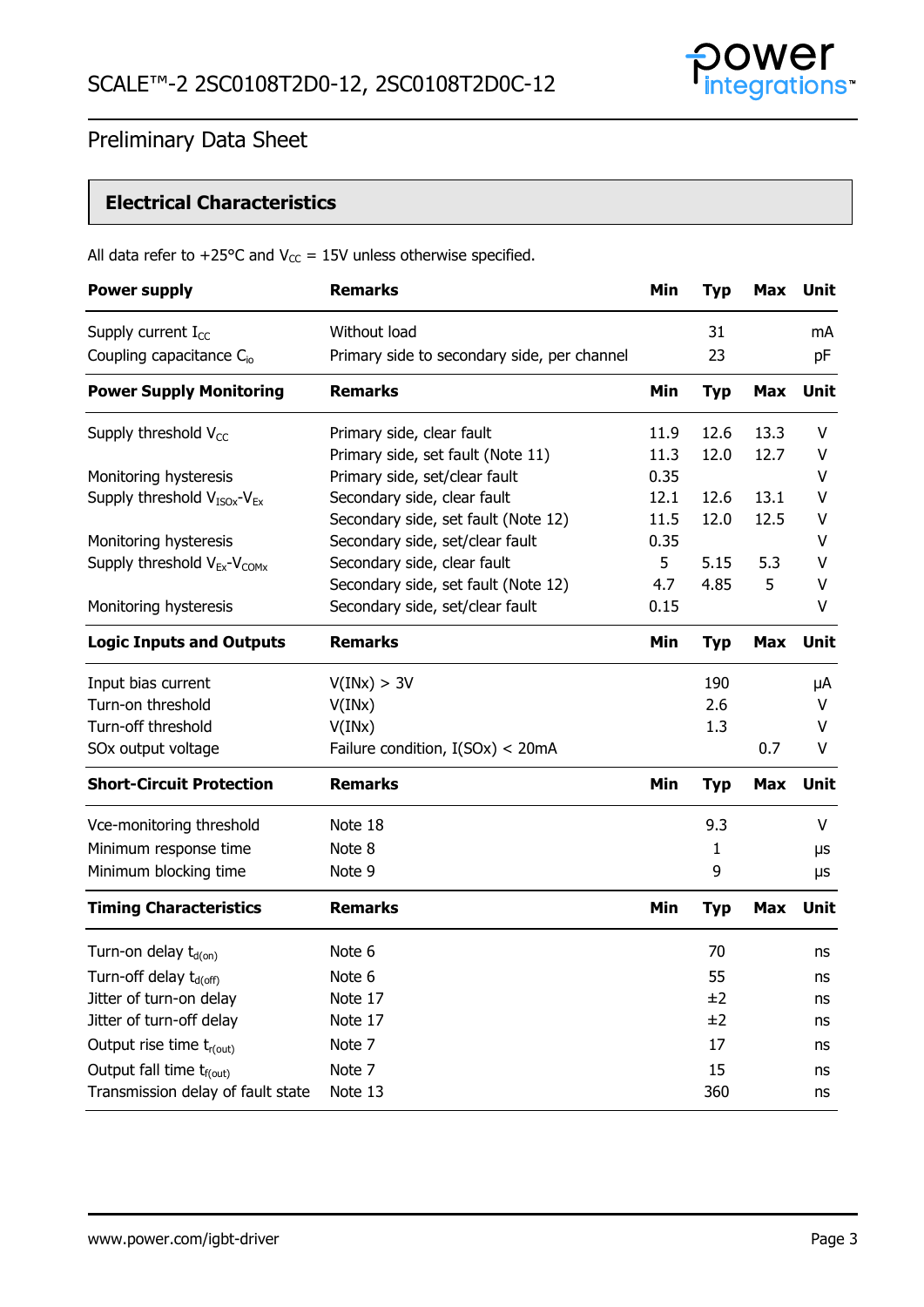

| <b>Electrical Isolation</b>        | <b>Remarks</b>                        | Min. | Typ        | Max        | Unit           |
|------------------------------------|---------------------------------------|------|------------|------------|----------------|
| Test voltage (50Hz/1s)             | Primary to secondary side (Note 14)   | 3800 | 3850       | 3900       | $V_{\rm eff}$  |
|                                    | Secondary to secondary side (Note 14) | 3800 | 3850       | 3900       | $V_{\rm eff}$  |
| Partial discharge extinction volt. | Primary to secondary side (Note 16)   | 1220 |            |            | $V_{\rm peak}$ |
|                                    | Secondary to secondary side (Note 16) | 1200 |            |            | $V_{peak}$     |
| Creepage distance                  | Primary to secondary side             | 12.9 |            |            | mm             |
|                                    | Secondary to secondary side           | 8.5  |            |            | <sub>mm</sub>  |
| Clearance distance                 | Primary to secondary side             | 12.9 |            |            | <sub>mm</sub>  |
|                                    | Secondary to secondary side           | 6.0  |            |            | <sub>mm</sub>  |
| <b>Outputs</b>                     | <b>Remarks</b>                        | Min. | <b>Typ</b> | <b>Max</b> | Unit           |
| <b>Blocking capacitance</b>        | VISOx to VEx                          |      | 9.4        |            | μF             |
|                                    | VEx to COM <sub>x</sub>               |      | 9.4        |            | μF             |
| Internal gate resistance           | Turn-on and turn-off (Note 15)        |      | 0.5        |            | Ω              |

#### **Output voltage swing**

The output voltage swing consists of two distinct segments. First, there is the turn-on voltage  $V_{\text{GHx}}$  between pins GHx and VEx.  $V_{\text{GHz}}$  is regulated and maintained at a constant level for all output power values and frequencies.

The second segment of the output voltage swing is the turn-off voltage  $V_{GLx}$ .  $V_{GLx}$  is measured between pins GLx and VEx. It is a negative voltage. It changes with the output power to accommodate the inevitable voltage drop across the internal DC/DC converter.

| <b>Output Voltage</b>              | <b>Remarks</b>     | Min | Tvp    | Max Unit |
|------------------------------------|--------------------|-----|--------|----------|
| Turn-on voltage, V <sub>GHx</sub>  | Any load condition |     | 15.0   |          |
| Turn-off voltage, $V_{\text{GEx}}$ | No load            |     | $-9.4$ |          |
| Turn-off voltage, $V_{\text{Glx}}$ | 1W output power    |     | $-7.6$ |          |
| Turn-off voltage, $V_{\text{Glx}}$ | 1.2W output power  |     | $-7.2$ |          |

#### **Footnotes to the Key Data**

- <span id="page-3-0"></span>1 ) The maximum peak gate current refers to the highest current level occurring during the product lifetime. It is an absolute value and does also apply for short pulses.
- <span id="page-3-1"></span>2 ) The average supply input current is limited for thermal reasons. Higher values than specified by the absolute maximum rating are permissible (e.g. during power supply start up) if the average remains below the given value, provided the average is taken over a time period which is shorter than the thermal time constants of the driver in the application.
- <span id="page-3-2"></span>3) There is no means of actively controlling or limiting the input current in the driver. In the case of start-up with very high blocking capacitor values, or in case of short circuit at the output, the supply input current has to be limited externally.
- <span id="page-3-3"></span>4 ) The maximum output power must not be exceeded at any time during operation. The absolute maximum rating must also be observed for time periods shorter than the thermal time constants of the driver in the application.
- <span id="page-3-4"></span>5 ) An extended output power range is specified in the output power section for maximum ambient temperatures of 70°C. In that case, the absolute maximum rating for the operating temperature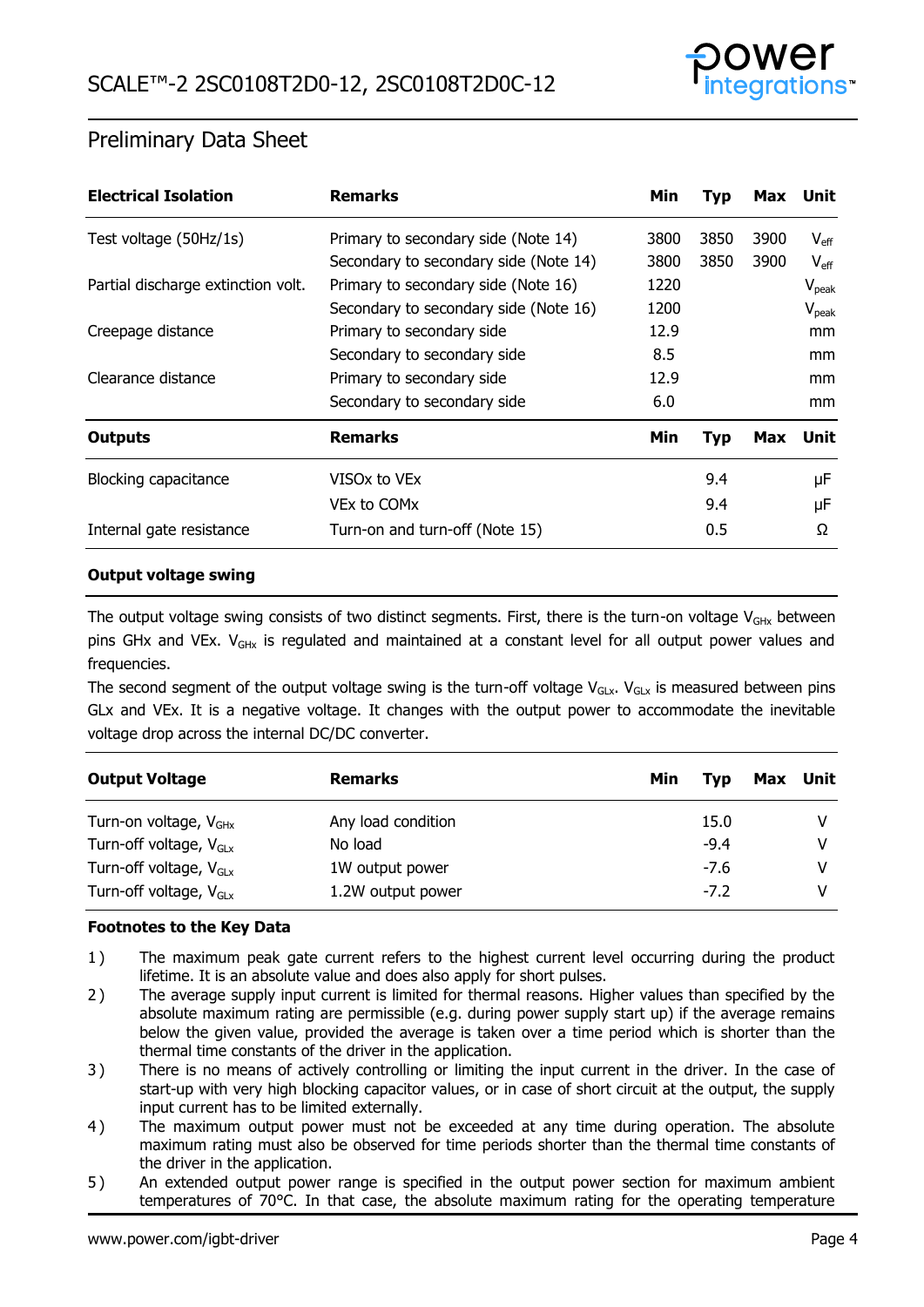

changes to (-40°C - 70°C) and the absolute maximum output power rating changes to 1.2W.

- <span id="page-4-9"></span>6 ) The delay time is measured between 50% of the input signal and 10% voltage swing of the corresponding output. The delay time is independent of the output loading.
- <span id="page-4-11"></span>7 ) Output rise and fall times are measured between 10% and 90% of the nominal output swing. The values are given for the driver side of the gate resistors without load. The time constant of the output load in conjunction with the present gate resistors leads to an additional delay at the load side of the gate resistors.
- <span id="page-4-7"></span>8 ) The minimum response time given is valid for the circuit given in the description and application manual (Fig. 6) with the values of table 1 ( $C_{ax} = 0pF$ ).
- <span id="page-4-8"></span>9 ) The blocking time sets a minimum time span between the end of any fault state and the start of normal operation (remove fault from pin SOx). The value of the blocking time can be adjusted at pin TB. The specified blocking time is valid if TB is connected to GND.
- <span id="page-4-1"></span>10) This specification guarantees that the drive information will be transferred reliably even at a high DClink voltage and with ultra-fast switching operations.
- <span id="page-4-4"></span>11) Undervoltage monitoring of the primary-side supply voltage (VCC to GND). If the voltage drops below this limit, a fault is transmitted to both SOx outputs and the IGBTs are switched off.
- <span id="page-4-5"></span>12) Undervoltage monitoring of the secondary-side supply voltage (VISOx to VEx and VEx to COMx which correspond with the approximate turn-on and turn-off gate-emitter voltages). If the corresponding voltage drops below this limit, the IGBT is switched off and a fault is transmitted to the corresponding SOx output.
- <span id="page-4-12"></span>13) Transmission delay of fault state from the secondary side to the corresponding primary status output.
- <span id="page-4-0"></span>14) HiPot testing (= dielectric testing) must generally be restricted to suitable components. This gate driver is suited for HiPot testing. Nevertheless, it is strongly recommended to limit the testing time to 1s slots as stipulated by EN 50178. Excessive HiPot testing at voltages much higher than  $850V_{AC(eff)}$ may lead to insulation degradation. No degradation has been observed over 1min. testing at  $3800V_{AC(eff)}$ . Every production sample shipped to customers has undergone 100% testing at the given value or higher ( $<$ 5100V<sub>eff</sub>) for 1s.
- <span id="page-4-14"></span>15) The resulting gate resistance is the sum of the external and the internal gate resistance.
- <span id="page-4-13"></span>16) Partial discharge measurement is performed in accordance with IEC 60270 and isolation coordination specified in EN 50178. The partial discharge extinction voltage between primary and either secondary side is coordinated for safe isolation to EN 50178.
- <span id="page-4-10"></span>17) Jitter measurements are performed with input signals INx switching between 0V and 5V referred to GND, with a corresponding rise time and fall time of 15ns
- <span id="page-4-6"></span>18) The Vce-monitoring threshold cannot be modified by the user.
- <span id="page-4-2"></span>19) The storage temperature inside the original package (1) or in case the coating material of coated products may touch external parts (2) must be limited to the given value. Otherwise, it is limited to 90°C.
- <span id="page-4-3"></span>20) 1. must be limited to the given value for coated driver versions to ensure long-term reliability of the The component surface temperature, which may strongly vary depending on the operating condition, coating material.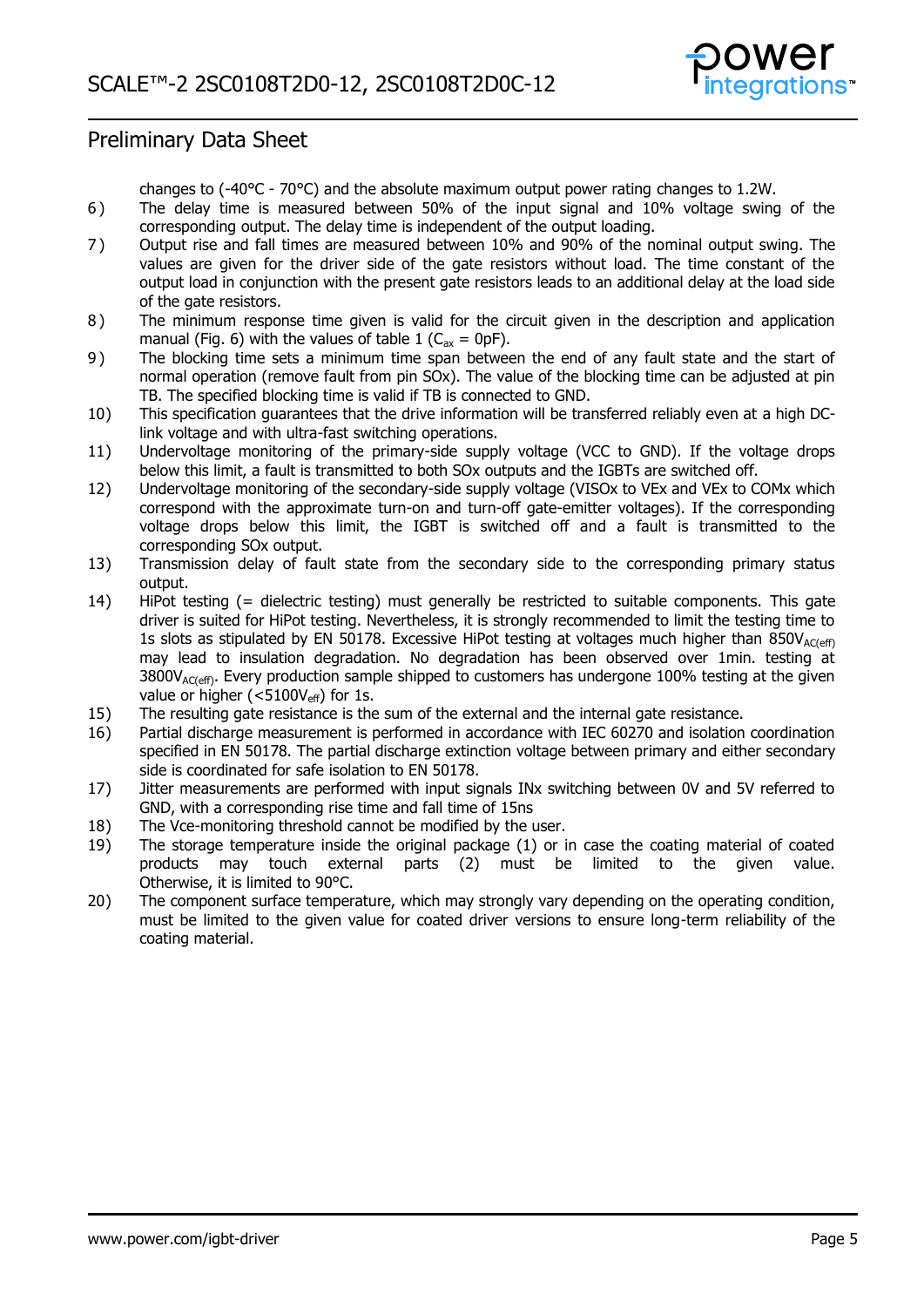

### **Legal Disclaimer**

The statements, technical information and recommendations contained herein are believed to be accurate as of the date hereof. All parameters, numbers, values and other technical data included in the technical information were calculated and determined to our best knowledge in accordance with the relevant technical norms (if any). They may base on assumptions or operational conditions that do not necessarily apply in general. We exclude any representation or warranty, express or implied, in relation to the accuracy or completeness of the statements, technical information and recommendations contained herein. No responsibility is accepted for the accuracy or sufficiency of any of the statements, technical information, recommendations or opinions communicated and any liability for any direct, indirect or consequential loss or damage suffered by any person arising therefrom is expressly disclaimed.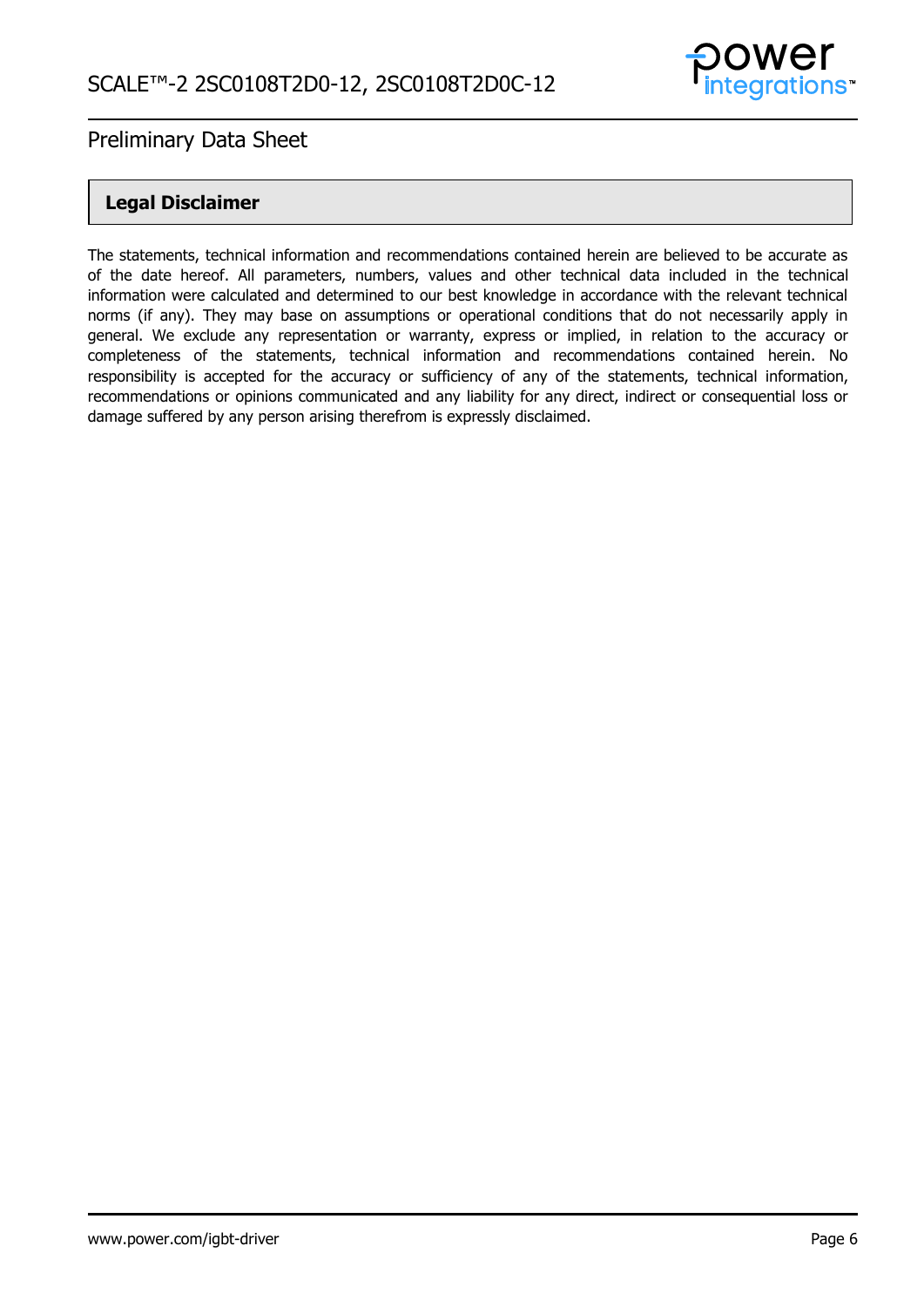

### **Ordering Information**

Our international terms and conditions of sale apply.

| <b>Type Designation</b> | <b>Description</b>                                   |
|-------------------------|------------------------------------------------------|
| 2SC0108T2D0-12          | Dual-channel SCALE-2 driver core                     |
| 2SC0108T2D0C-12         | Dual-channel SCALE-2 driver core (Conformal coating) |

Product home page: [www.power.com/igbt-driver/go/2SC0108T](http://www.power.com/igbt-driver/go/2SC0108T)

Refer to [www.power.com/igbt-driver/go/nomenclature](http://www.power.com/igbt-driver/go/nomenclature) for information on driver nomenclature

### **Information about Other Products**

#### **For other drivers, product documentation, and application support**

Please click: [www.power.com](http://www.power.com/)